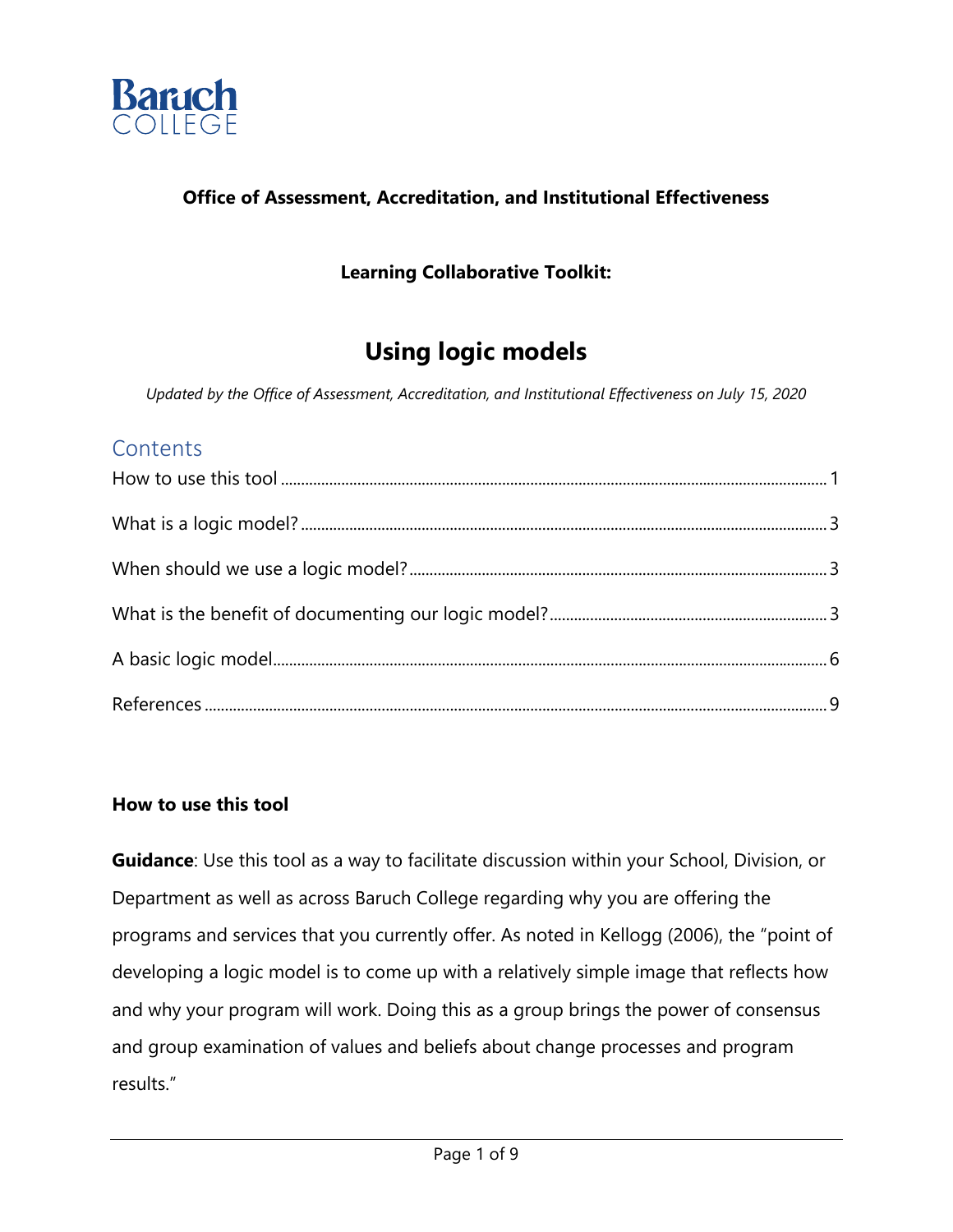

**What is provided**: This tools provides an overview of logic models, with guidance on how to use them. References on which all of the material is based are provided.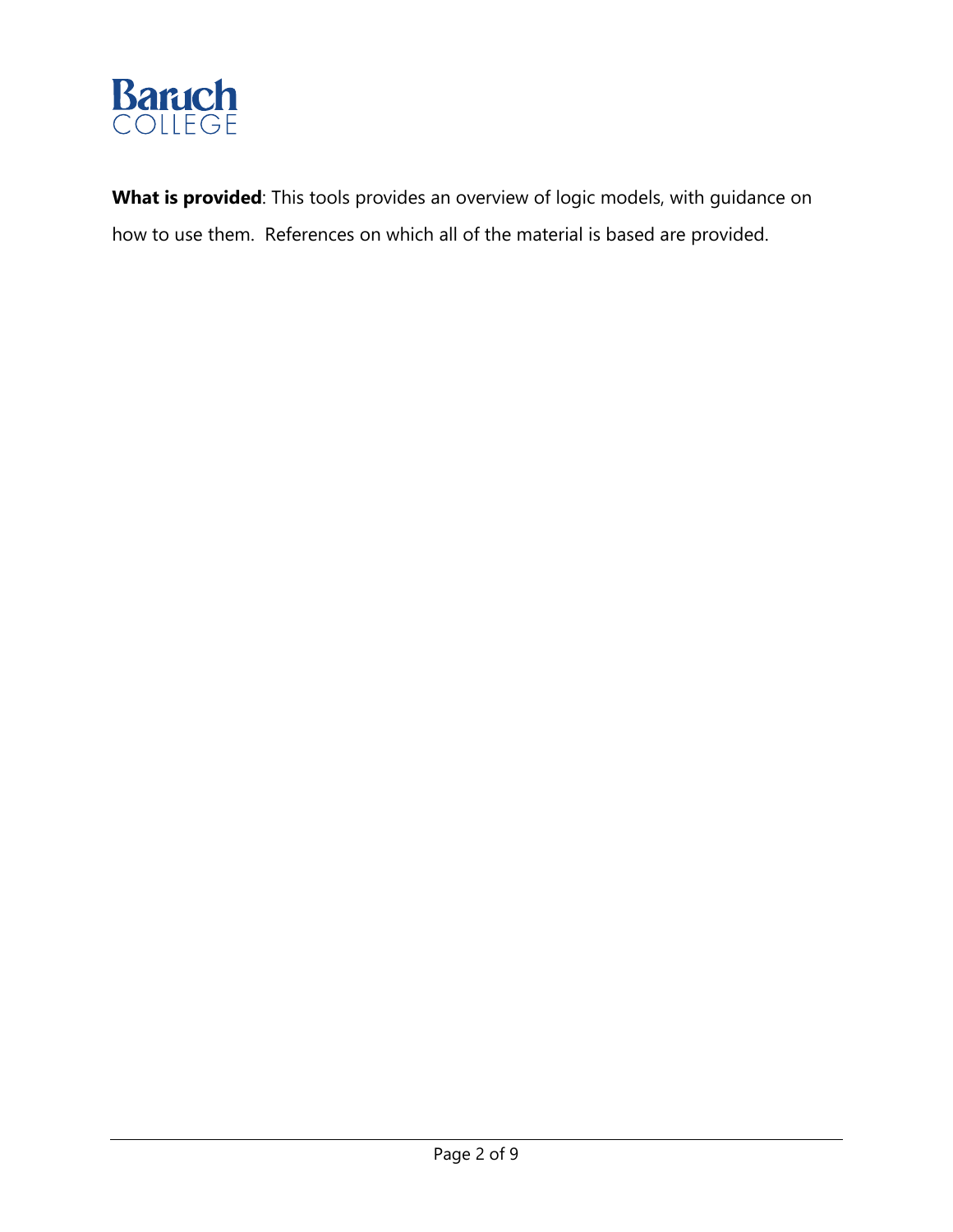

#### **What is a logic model?**

**Logic models** are diagrams that trace the sequence of expected/desired outcomes from the planned program activities through the ultimate end outcomes desired. Logic models allow one to construct the anticipated progression of what is hoped to result from the program or service, through to the end outcomes. As Hatry (2014) notes on p. 52, "[e]very program has implicit hypotheses about what actions will produce what results."

Use "logic models" ("outcome sequence charts") as a tool to help identify performance indicators. A related term sometimes used in program evaluations is "**theory of change**," which refers to a more detailed description of the theoretical basis for a program and the assumed causal mechanisms that are needed to produce desired ends. The logic model is a condensed version of theories of change.

#### **When should we use a logic model?**

Logic models can be used for programs that have not yet identified outcome indicators; when a new program is being implemented; or when an organization is reevaluating its current indicators. It is a tool meant to be developed collaboratively.

#### **What is the benefit of documenting our logic model?**

Logic models are useful for helping organizations identify performance indicators for performance measurement systems as well as for highlighting the relative importance of the various "intermediate" and "end" outcomes (intermediate outcomes are those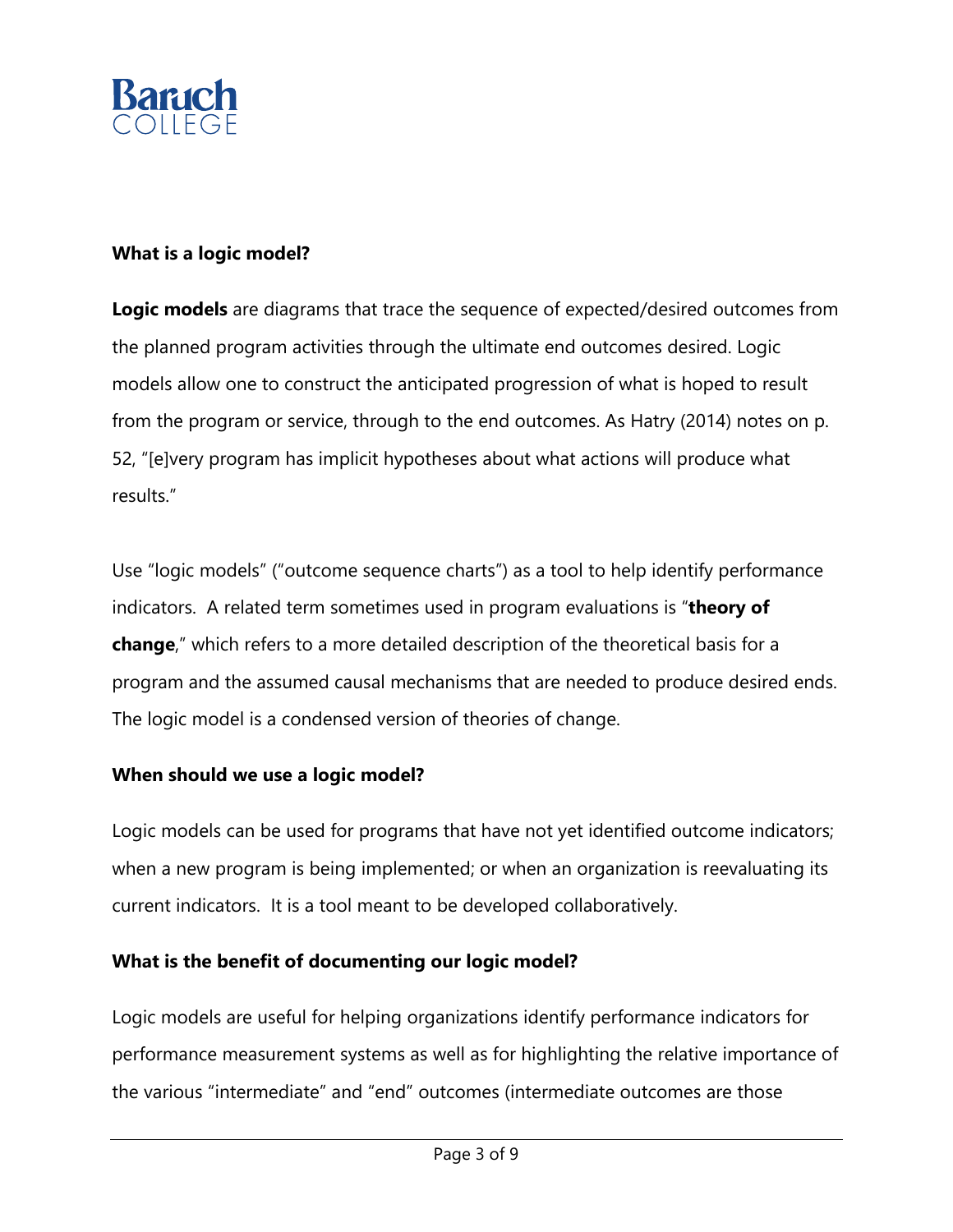

expected to result from the program activities and are expected to lead to the desired end outcomes that measure benefits to the public). The intermediate outcomes come earlier and are more controllable by organizations.

Each result shown in a block indicates the need for one or more performance indicators that measure the extent to which that result has been achieved. The question is asked after each block: "What do you next want to result?"

As Kellogg (2006) notes on page 5 of their guide document:

1. In **Program Design and Planning**, a logic model serves as a planning tool to develop program strategy and enhance your ability to clearly explain and illustrate program concepts and approach for key stakeholders, including funders.

Logic models can help craft structure and organization for program design and build in self-evaluation based on shared understanding of what is to take place. During the planning phase, developing a logic model requires stakeholders to examine best practice research and practitioner experience in light of the strategies and activities selected to achieve results.

2. In **Program Implementation**, a logic model forms the core for a focused management plan that helps you identify and collect the data needed to monitor and improve programming.

Using the logic model during program implementation and management requires you to focus energies on achieving and documenting results. Logic models help you to consider and prioritize the program aspects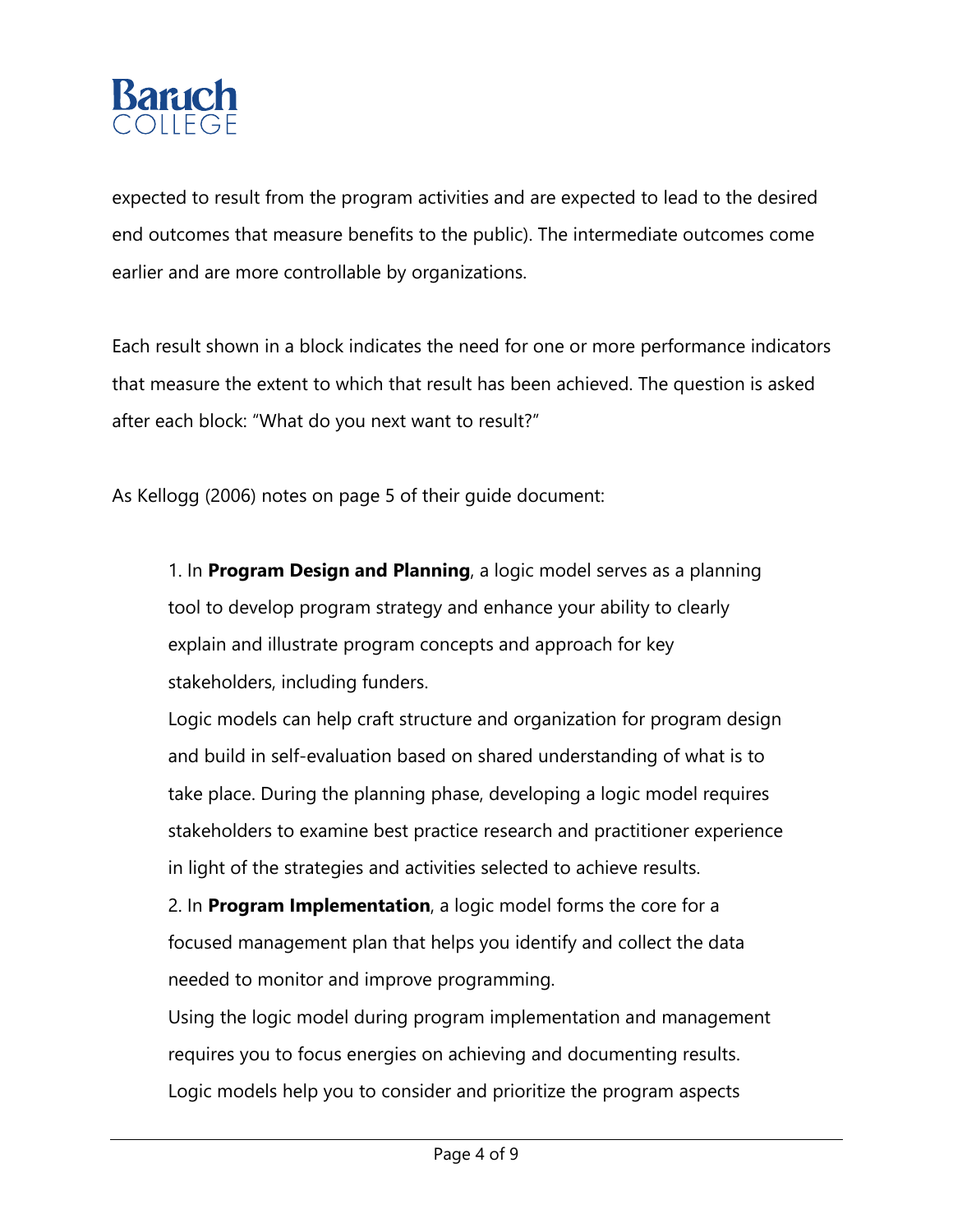

most critical for tracking and reporting and make adjustments as necessary.

3. For **Program Evaluation and Strategic Reporting**, a logic model presents program information and progress toward goals in ways that inform, advocate for a particular program approach, and teach program stakeholders.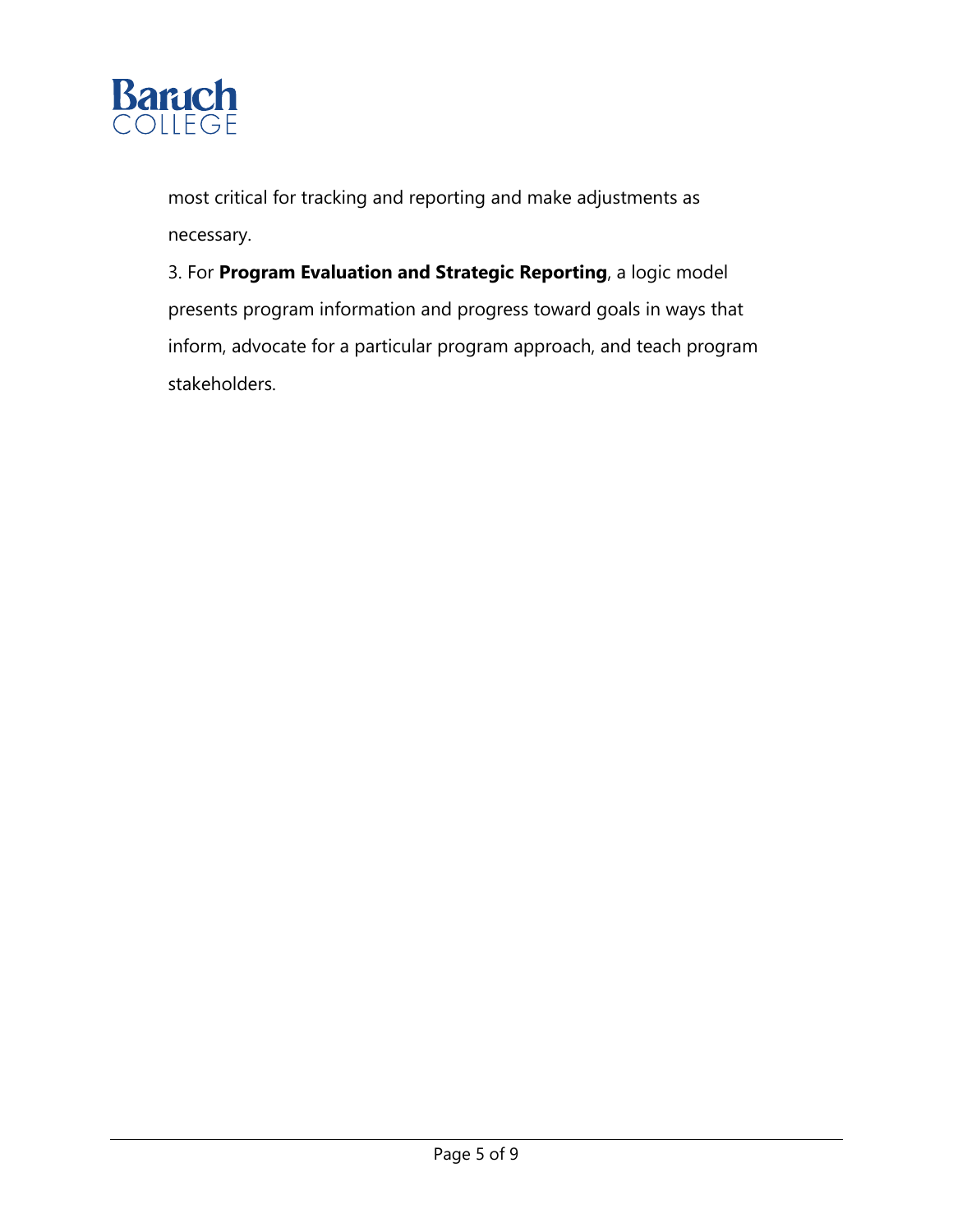

## **A basic logic model**

A logic model includes five elements: Resources/ input, Activities, Outputs, Outcomes, and Impact.



❶ Resources/ Input: Certain resources are needed to operate the unit (college, division, department, program)**.** They include the human, financial, organizational, and community resources a program has available to direct toward doing the work. Sometimes this component is referred to as Inputs.

- (1) Staff
- (2) Time
- (3) Budget
- (4) Facilities
- (5) Technology
- (6) Expertise

❷ Activities: If you have access to the resources, then you can use them to accomplish your planned activities. Activities are the processes, techniques, tools, events, technology, and actions of the planned program. These may include products –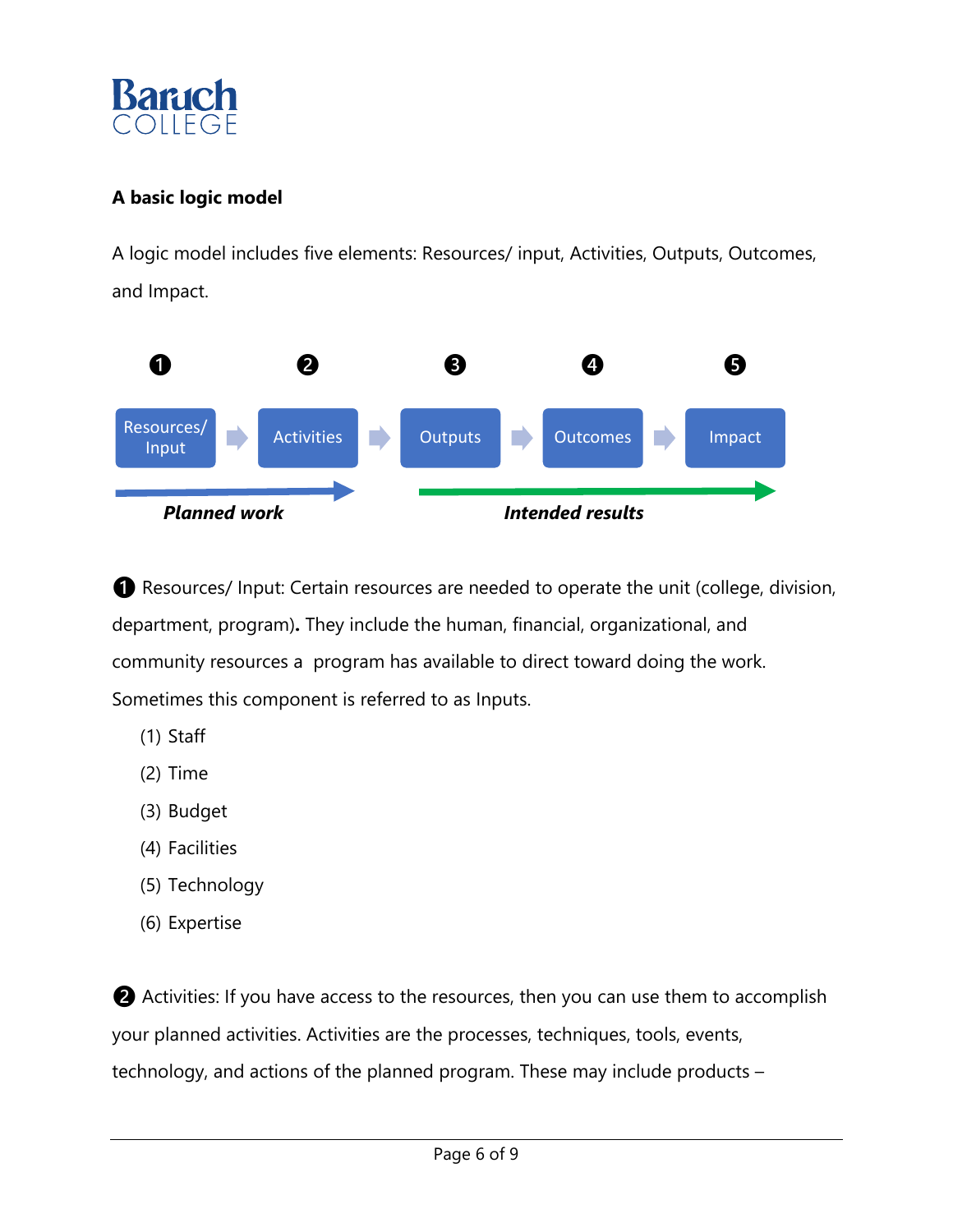

promotional materials and educational curricula; services – education and training, counseling, or health screening; and infrastructure – structure, relationships, and capacity used to bring about the desired results. This allows you to answer the question: What do you do with the resources? As Kellogg (2006) notes on p. 16, "Conducting an activity is not the same as achieving results from the accomplishment of that activity." For this reason, it is important for organization or program staff and faculty to discuss outputs, outcomes, and impact.

❸ Outputs: If you accomplish your planned activities, then you will deliver the amount of product and/or service that you intended. These are the direct, tangible results. Outputs are the direct results of program activities. They are usually described in terms of the size and/or scope of the services and products delivered or produced by the program. They indicate if a program was delivered to the intended audiences at the intended "dose." A program output, for example, might be the number of classes taught, meetings held, or materials produced and distributed; program participation rates and demography; or hours of each type of service provided.

- (1) Curricula
- (2) Course delivery
- (3) Workshops
- (4) Training
- (5) Publications
- (6) Policies
- (7) Partnerships created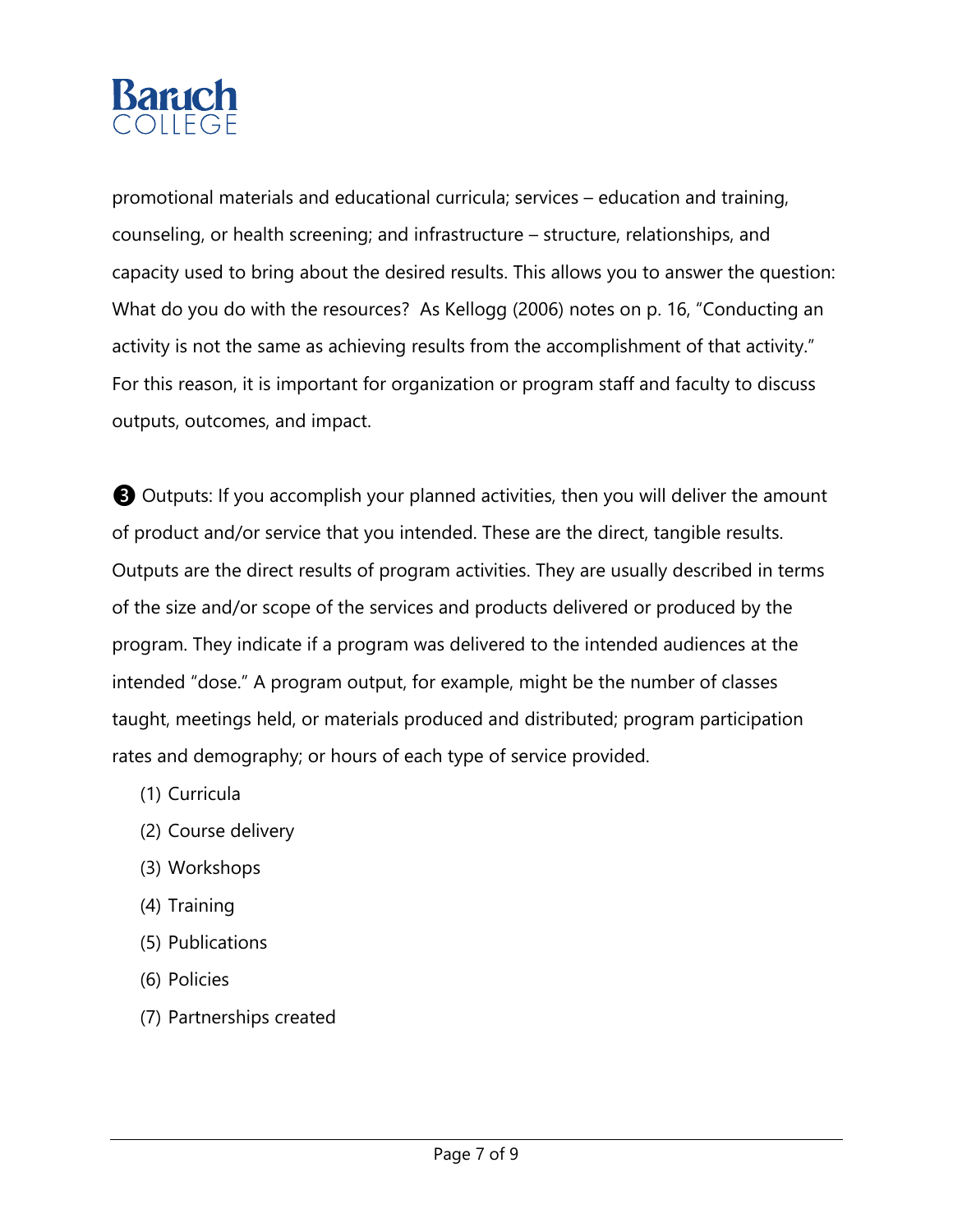# **Banich** COLLEGE

**4** Outcomes: If you accomplish your planned activities to the extent you intended, then your participants will benefit in certain ways. These are the desired results. They can be further categorized as short-term (immediate effects of the program or intervention activities), medium-term (behavior, normative, and policy changes), and long-term outcomes (desired results of the program and can take years to accomplish). Outcomes are specific changes in attitudes, behaviors, knowledge, skills, status, or level of functioning expected to result from program activities and which are most often expressed at an individual level. These can also be categorized as learning outcomes, student development outcomes, or service outcomes.

As Hatry (2014) notes on p. 59, "outcome indicators are not the same as outcomes. . . An outcome indicator identifies a specific numerical measurement that indicates progress toward an outcome. Performance indicators usually begin with the words number of, percent of, ratio of, incidence of, or proportion of."

Examples of outcomes include:

- (1) Changes in learning
- (2) Changes in action

❺ Impact: If these benefits to participants are achieved, then certain changes in your intended audience (students, faculty, staff, the college, organizations, communities, or systems) might be expected to occur. It may be a long time (even years) before impact is seen. Impacts are organizational, community, and/or system level changes expected to result from program activities, which might include improved conditions, increased capacity, and/or changes in the policy arena.

- (1) Changes in condition
- (2) Changes in capacity